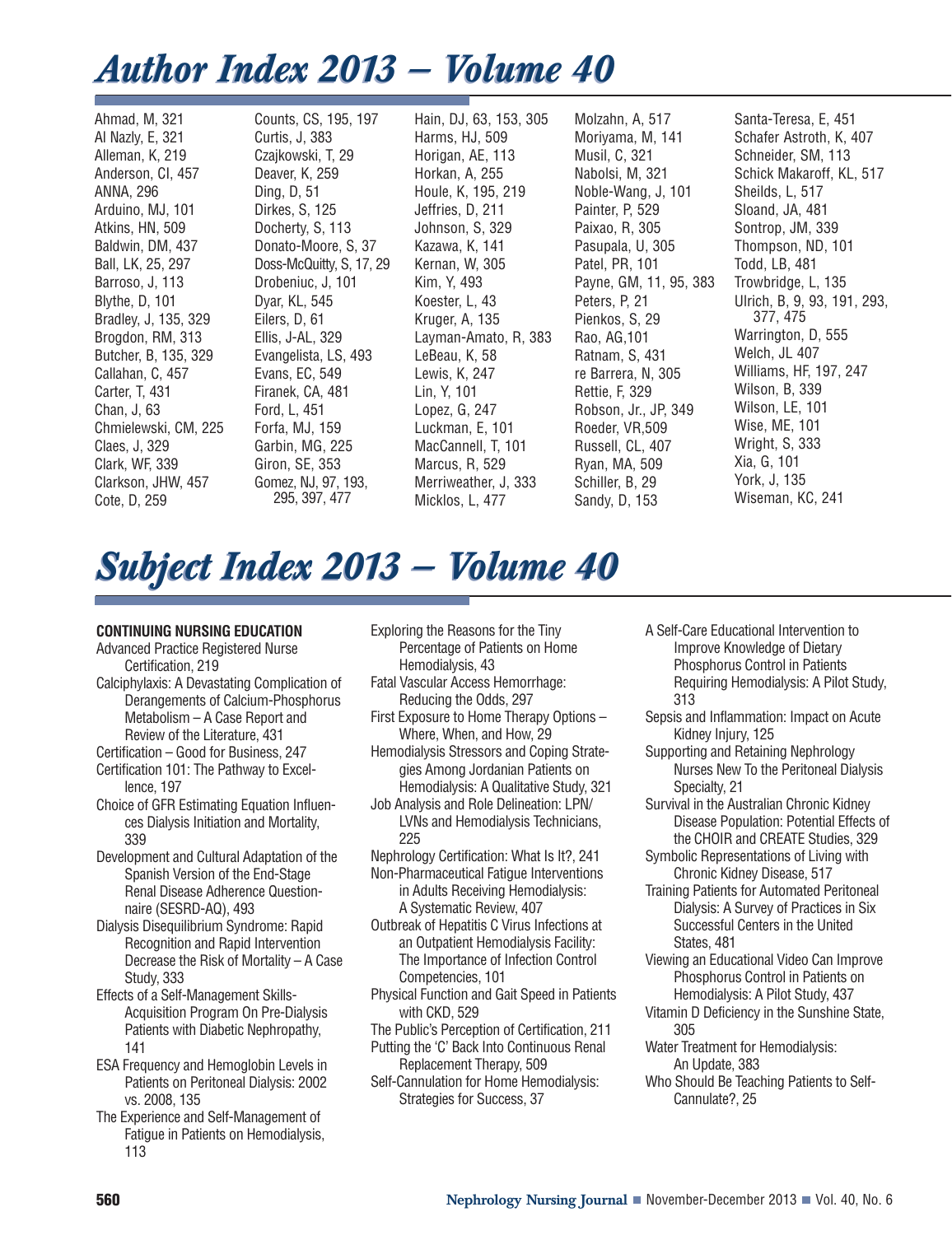## **CERTIFICATION**

Advanced Practice Registered Nurse Certification, 219 Certification – Good for Business, 247 Certification 101: The Pathway to Excellence, 197 Nephrology Certification: What Is It?, 241 The Public's Perception of Certification, 211 Striving for Excellence, 191 Take Action: Certification, 193 We Can Do Better: With Certification, 195

#### **HEMODIALYSIS**

- Alternative Dialysis Therapies Why All the Interest?, 17
- Choice of GFR Estimating Equation In fluences Dialysis Initiation and Mortality, 339
- Dialysis Disequilibrium Syndrome: Rapid Recognition and Rapid Intervention Decrease the Risk of Mortality – A Case Study, 333
- ESA Frequency and Hemoglobin Levels in Patients on Peritoneal Dialysis: 2002 vs. 2008, 135
- The Experience and Self-Management of Fatigue in Patients on Hemodialysis, 113
- Exploring the Reasons for the Tiny Percentage of Patients on Home Hemodialysis, 43
- Hemodialysis Stressors and Coping Strategies Among Jordanian Patients on Hemodialysis: A Qualitative Study, 321
- Job Analysis and Role Delineation: LPN/ LVNs and Hemodialysis Technicians, 225
- Non-Pharmaceutical Fatigue Interventions in Adults Receiving Hemodialysis: A Systematic Review, 407
- Outbreak of Hepatitis C Virus Infections at an Outpatient Hemodialysis Facility: The Importance of Infection Control Competencies, 101
- Self-Cannulation for Home Hemodialysis: Strategies for Success, 37
- A Self-Care Educational Intervention to Improve Knowledge of Dietary Phosphorus Control in Patients Requiring Hemodialysis: A Pilot Study, 313
- Viewing an Educational Video Can Improve Phosphorus Control in Patients on Hemodialysis: A Pilot Study, 437

Water Treatment for Hemodialysis: An Update, 383